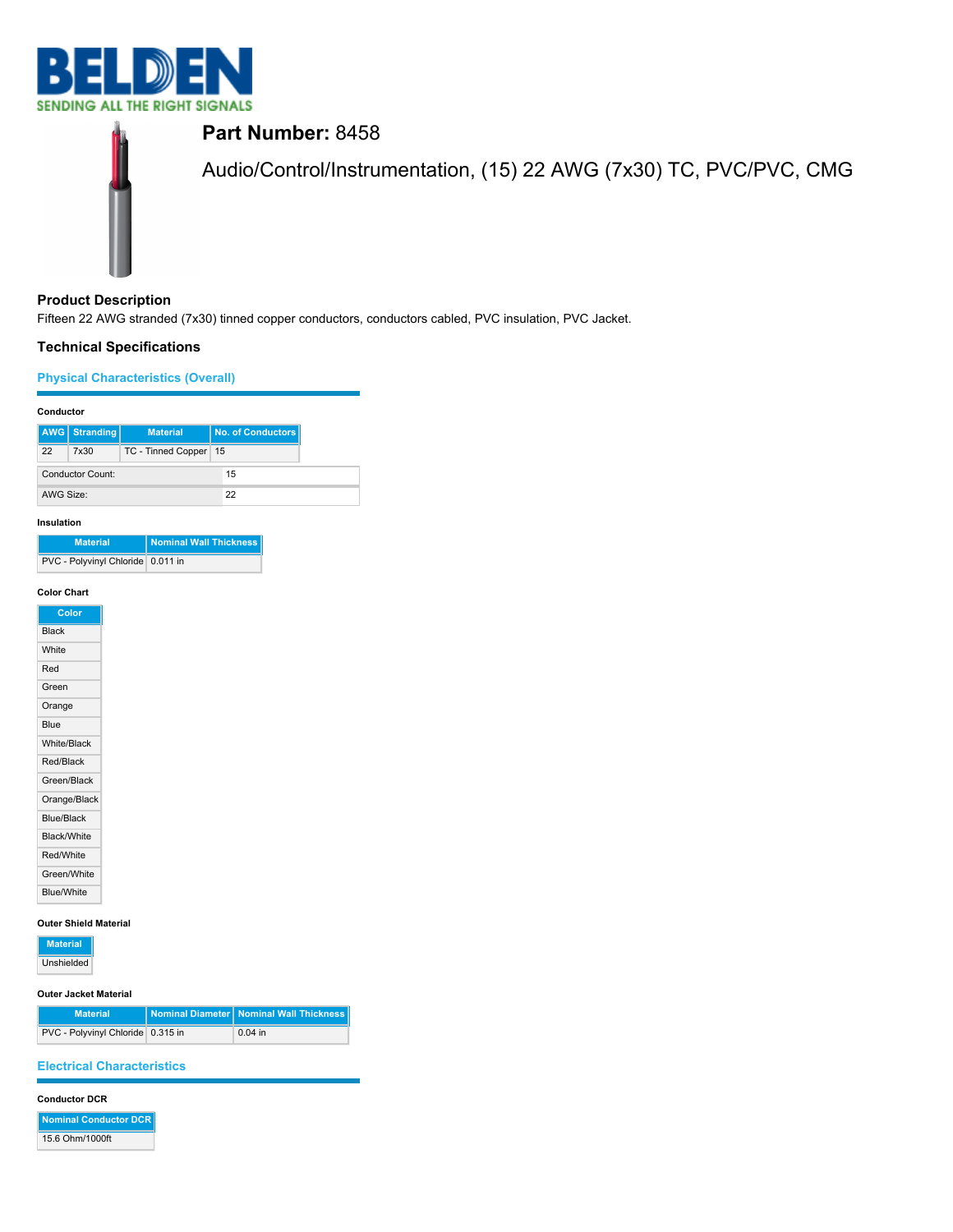## **Capacitance**

| Nom. Capacitance Conductor to Conductor |
|-----------------------------------------|
| 34 pF/ft                                |

### **Inductance**

**Nominal Inductance**  $0.17 \mu H/ft$ 

## **Current**

**Max. Recommended Current [A]**

2.1 Amps per conductor @ 25°C

## **Voltage**

| <b>UL Voltage Rating</b>      |  |  |
|-------------------------------|--|--|
| 300 V RMS (CMG)               |  |  |
| 150 V RMS (UL AWM Style 2576) |  |  |

## **Temperature Range**

| UL Temp Rating:       | 80°C (UL AWM Style 2576)             |
|-----------------------|--------------------------------------|
| Operating Temp Range: | -20 $^{\circ}$ C To +80 $^{\circ}$ C |

## **Mechanical Characteristics**

| <b>Bulk Cable Weight:</b>        | 64 lbs/1000ft |
|----------------------------------|---------------|
| Max Recommended Pulling Tension: | $135$ lbs     |
| Min Bend Radius/Minor Axis:      | $3.25$ in     |

## **Standards**

| NEC/(UL) Specification:       | CMG                        |
|-------------------------------|----------------------------|
| CEC/C(UL) Specification:      | CMG                        |
| UL AWM Style:                 | UL Style 2576 (150 V 80°C) |
| <b>CSA AWM Specification:</b> | FT4                        |
| <b>CPR Euroclass:</b>         | Eca                        |

# **Applicable Environmental and Other Programs**

| EU Directive 2000/53/EC (ELV):        | Yes                           |
|---------------------------------------|-------------------------------|
| EU Directive 2003/96/EC (BFR):        | Yes                           |
| EU Directive 2011/65/EU (ROHS II):    | Yes                           |
| EU Directive 2012/19/EU (WEEE):       | Yes                           |
| EU Directive Compliance:              | EU Directive 2003/11/EC (BFR) |
| EU CE Mark:                           | Yes                           |
| EU RoHS Compliance Date (yyyy-mm-dd): | 2005-04-01                    |
| CA Prop 65 (CJ for Wire & Cable):     | Yes                           |
| MII Order #39 (China RoHS):           | Yes                           |

# **Flammability, LS0H, Toxicity Testing**

| UL Flammability:  | UL1685 FT4 Loading |
|-------------------|--------------------|
| CSA Flammability: | FT4                |

## **Part Number**

Plenum (Y/N): No

| Item#                 | Color         | Footnote |
|-----------------------|---------------|----------|
| 8458 060100           | <b>CHROME</b> |          |
| 8458 0601000 CHROME C |               |          |
| 8458 060500           | CHROME C      |          |
| 8458 0605000 CHROME C |               |          |
| Footnote:             |               |          |